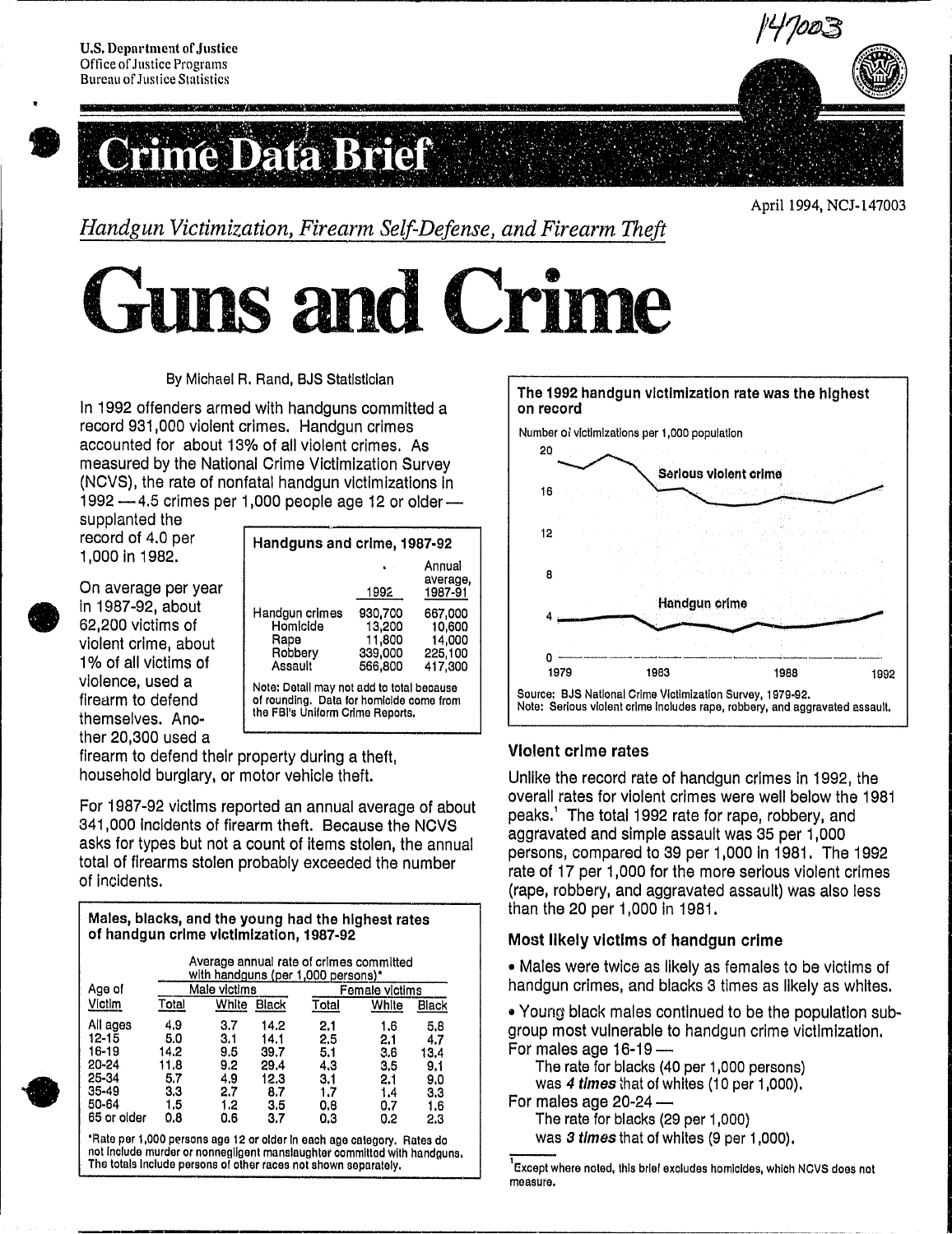#### When offenders fired at victims

**•** 

~ Offenders fired their weapon In 17% of all nonfatal hand- ~un crimes (or about 2% of all violent crimes). In 3% of handgun crimes, about 21,000 a year, the victim was wounded. (An additional annual average of 11,100 were victims of homicide by handgun.) The offender shot at but missed the victim in 14% of handgun crimes.

#### Self·defense with firearms

• 38% of the victims defending themselves with a firearm attacked the offender, and the others threatened the offender with the weapon.

• A fifth of the victims defending themselves with a firearm suffered an injury, compared to almost half of those who defended themselves with weapons other than a *i*lrearm or who had no weapon. Care should be used in interpreting these data because many aspects of crimes including victim and offender characteristics, crime circumstances, and offender intent - contribute to the victims' injury outcomes.

• In most cases victims who used firearms to defend themselves or their property were confronted by offenders

#### About three·fourths of the victims who used firearms for self-defense did so during a crime of violence, 1987·92

|                                         | Average annual number of victimizations<br>in which victims used firearms to defend<br>themselves or their property |                      |                        |  |
|-----------------------------------------|---------------------------------------------------------------------------------------------------------------------|----------------------|------------------------|--|
|                                         | Total                                                                                                               | Attacked<br>offender | Threatened<br>offender |  |
| All crimes                              | 82,500                                                                                                              | 30,600               | 51,900                 |  |
| Total violent crime                     | 62,200                                                                                                              | 25,500               | 36,700                 |  |
| With injury<br>Without Injury           | 12,100<br>50,000                                                                                                    | 7,300<br>18,200      | 4,900<br>31,800        |  |
| Theft, burglary,<br>motor vehicle theft | 20,300                                                                                                              | 5,100                | 15,200                 |  |
|                                         |                                                                                                                     |                      |                        |  |

Note: Detail may not add to total because of rounding. Includes victimizations In which offenders were unarmed. Excludes homloldes.

#### U.S. Department of Justice Office of Justice Programs Bureau of Justice Statistics

Official Business Penalty for Private Use \$300

who were either unarmed or armed with weapons other than firearms. On average between 1987 and 1992, about 35% (or 22,000 per year) of the violent crime victims defending themselves with a firearm faced an offender who also had a firearm.<sup>2</sup>

| of handgun crimes, 1987-92                                                                                                     |                                           |
|--------------------------------------------------------------------------------------------------------------------------------|-------------------------------------------|
|                                                                                                                                | Percent                                   |
| Shot at victim<br>Hit victim<br>Missed victim<br>Nongunshot injury<br>No physical injury                                       | 16.6%<br>3.0<br>13.6<br>1.6<br>12.0       |
| Did not shoot at victim<br>Other attack/attempt<br>Verbal threat of attack<br>Weapon present<br>Other threat<br>Unknown action | 83.4%<br>19.9<br>15.4<br>46.8<br>.8<br>.5 |
| Average annual number                                                                                                          | 699,900                                   |
| Note: Excludes homicides.                                                                                                      |                                           |

### Theft of firearms

• Although most

thefts of firearms (64%) occurred during household burglaries, a significant percentage (32%) occurred during larcenies. Loss of firearms through larceny was as likely to occur away from the victim's home as at or near the home. In 53% of the firearm thefts, handguns were stolen.

| 341,000 incidents of firearm theft occurred<br>per year, 1987-92                                                                              |                                               |                                                                             |                                               |  |  |
|-----------------------------------------------------------------------------------------------------------------------------------------------|-----------------------------------------------|-----------------------------------------------------------------------------|-----------------------------------------------|--|--|
| Crime in which                                                                                                                                |                                               | Average annual number<br>of victimizations in which<br>firearms were stolen |                                               |  |  |
| firearm was stolen                                                                                                                            | Total                                         | Handgun                                                                     | Other gun                                     |  |  |
| Total                                                                                                                                         | 340,700                                       | 180,500                                                                     | 160.200                                       |  |  |
| Violent crime<br>Personal theft<br>Household theft<br>Household burglary<br>Motor vehicle theft                                               | 7,900<br>56,200<br>52,600<br>217,200<br>6.700 | 5,300<br>33.900<br>31,700<br>105,300<br>4.400                               | 2,600<br>22,300<br>20,900<br>112,000<br>2,400 |  |  |
| Note: Detail may not add to total because of rounding. The table measures<br>theft incidents, not numbers of guns stolen. See text on page 1. |                                               |                                                                             |                                               |  |  |

<sup>2</sup>Because the NCVS collects victimization data on police officers, Its estimates of the use of firearms for self-defense are likely to Include police use of firearms. Questionnaire revisions Introduced In January 1993 will permit separate consideration 01 police and civilian firearm cases.

> BULK RATE POSTAGE & FEES PAID DOJ/BJS Permit No. G·91

> > I

#### Washington, D.C. 20531

**a** 

## **Guns and Crime**